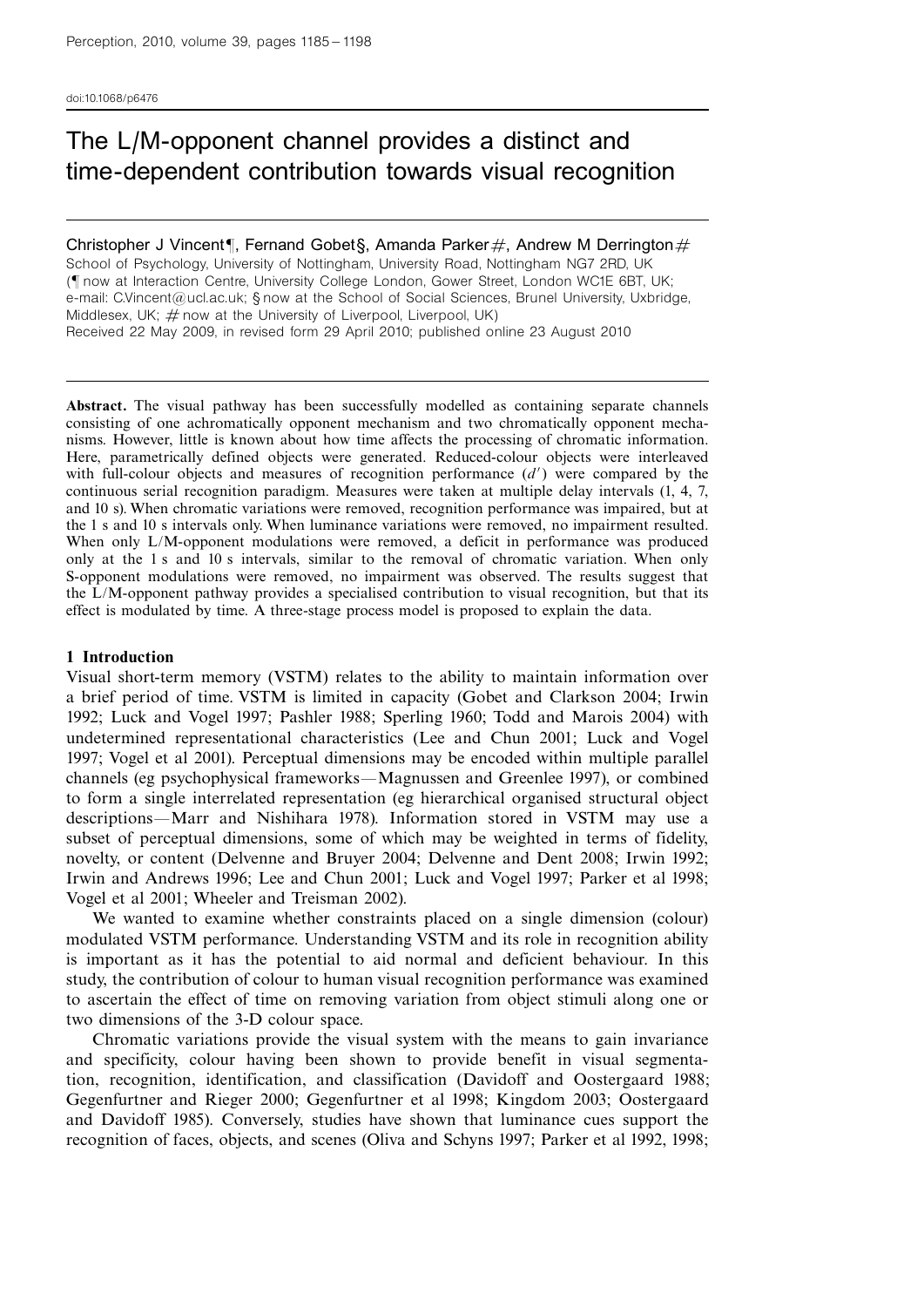Schyns and Oliva 1994, 1997, 1999; Sergent 1986). The question remains whether the reduced temporal and spatial sensitivities of chromatic opponency (particularly S-cone opponency) result in chromatic cues being diagnostic or of limited use (Anglin and Levie 1985; Biederman and Ju 1988; Tanaka and Presnell 1999). What is the comparative contribution of chromatic, L/M-opponent, S-opponent, and achromatic modulations to object recognition?

The visual pathway has been successfully modelled as containing separate channels consisting of one achromatically opponent mechanism and two chromatically opponent mechanisms (Buchsbaum and Gottschalk 1983). Empirical evidence shows that contrast sensitivity functions for stimuli containing achromatic, L/M-opponent, and S-opponent modulations take differing forms, reflecting differences in the properties of the mechanisms that convey each class of signal (Mullen 1985). Adapting stimuli that isolate one of the opponent mechanisms do not alter visual threshold measurements taken along the orthogonal opponent direction (Bradley et al 1988; Krauskopf and Gegenfurtner 1992; Krauskopf et al 1982). Differences in performance have been observed in shape discrimination tasks, measuring the radial modulation threshold for discrimination between circular and non-circular stimuli matched in multiples of stimulus detection threshold. The S-opponent system was found to perform worst, followed by the L/M-opponent system and the achromatic system (Mullen and Beaudot 2002).

Imaging studies using functional magnetic resonance imaging (fMRI) have shown how extremely sensitive the visual system is to chromatic modulations of low spatial and temporal frequencies. Stimuli expressed in terms of vector length in cone contrast space require differing levels of modulation to produce similar V1 BOLD response  $(9:60 \text{ ratio for } L/M$ -opponent versus luminance modulation—Liu and Wandell 2005; Parkes et al 2009).

In spite of clear progress in understanding the mechanisms underpinning chromaticity, we do not know whether these mechanisms interact with time (beyond the spatial temporal properties of the early visual pathway—Kelly 1974). Does colour help recognise an object as previously seen to the same extent after 1, 5, or 10 s? This gap in knowledge is surprising, as such an interaction would affect what kinds of objects are differentially recognised in the short term and long term, which would obviously have evolutionary implications. In addition, understanding such an interaction would shed light on the role of colour in VSTM and could have practical implications.

In this study, we examined how time affects the relative contribution of the L/Mopponent and S-opponent modulations to visual recognition. We were interested in the degree to which time modulates the effect of signals conveyed by each of the separate opponent mechanisms on visual-recognition memory. Flower-like objects were used as stimuli. The use of naturalistic stimuli was critical, as many laboratory-based studies have been criticised for their lack of ecological validity. The stimuli were constrained such that they were trial-unique and contained a high level of feature ambiguity.

With these stimuli, we removed the signals that were conveyed by one of the opponent or luminance pathways. This allowed the contribution of chromatic and achromatic variations to recognition memory to be assessed. By removing L/M-opponent, S-opponent, or achromatic variations from stimuli, we could examine their effect upon recognition performance and therefore compare the relative contribution of signals conveyed by each of the mechanisms. The use of the continuous serial recognition paradigm (Shepard and Teghtsoonian 1961) allowed study and test objects to be presented over multiple delay intervals. By manipulating the delay intervals, we could assess the extent to which effects of chromatic or achromatic subtraction were persistent over time.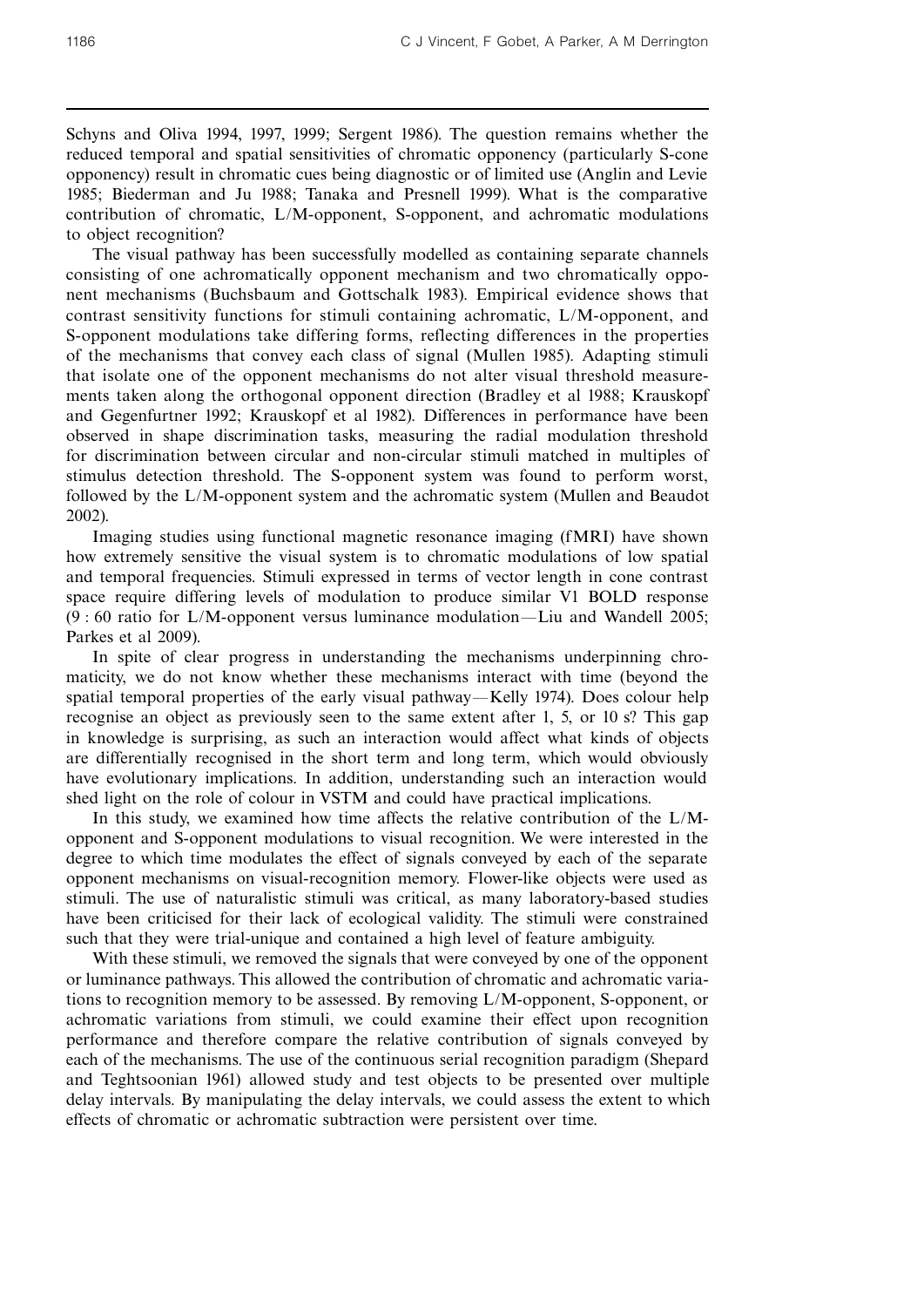# 2 Method

#### 2.1 Overview

Participants were tested on two types of task. The first measured visual thresholds along the cardinal directions of Derrington, Krauskopf, and Lennie (DKL) colour space (Derrington et al 1984). The data were saved in order to construct the stimuli used in the second task and thus equate stimuli in terms of visual threshold. The second task required participants to make novel or familiar judgments when presented with interleaved study and test object stimuli, produced with a restricted or unrestricted colour space. Four groups performed the serial recognition task, each observing full-colour objects and objects that either lacked all chromatic variations (group 1), luminance variations (group 2), L/M-opponent variations (group 3), or S-opponent variations (group 4). Objects that lacked variations in a specific part of colour space (eg L/M-opponent variations) contained variations along the two other parts of colour space (eg S-opponent and luminance variations) (figure 1). Different exemplars of the

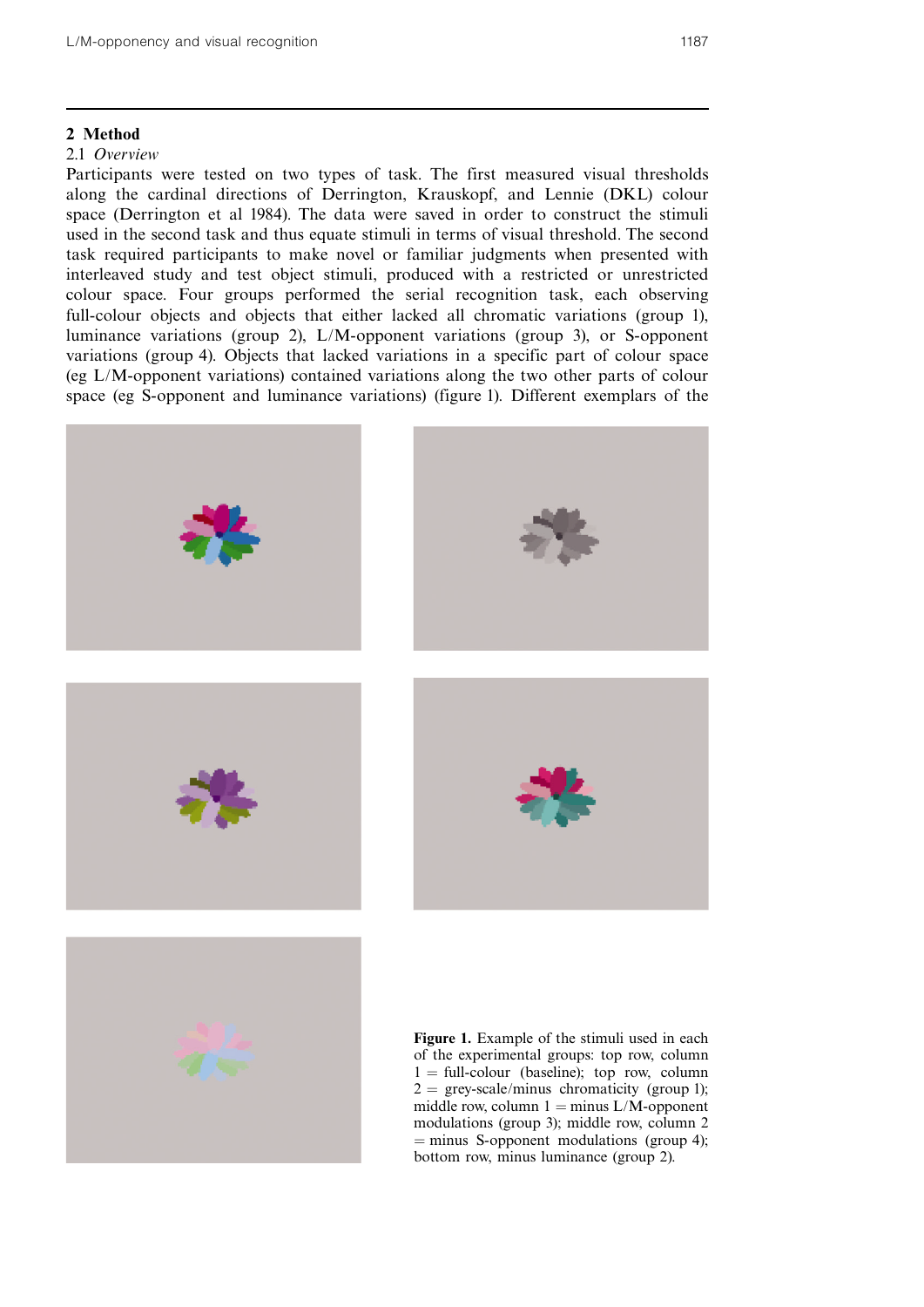objects were used for the full-colour stimuli and manipulated stimuli. We chose a between-participants design, where participants were tested on full-colour objects and a single class of manipulated objects, after a pilot study indicated that a within-participants design, where each participant received the four classes of stimuli, encouraged participants to use categorical methods to remember objects.

#### 2.2 Participants

Forty-seven participants from the University of Nottingham campus volunteered. Each participant was assigned to one of the four experimental groups detailed in figure 1, such that there were ten or more participants in each group. There were also similar numbers of male and female participants in each of the groups. All participants reported that they had normal or corrected-to-normal vision and normal colour vision. We used the output from the threshold task to screen for any colour-deficient observers (eg anomalous trichromats).

#### 2.3 Apparatus

The tasks ran on a dual processor G4 Macintosh computer (Macintosh UK). Participants provided responses via a two-button mouse (Kensington US). Feedback was provided by the computer's in-built speaker. The experimental programs were produced with Matlab 5.2 (Mathworks UK), along with the additional PsychToolbox routines (Brainard 1997). Experimental timing was derived from the system clock. Stimuli appeared on a Mitsubishi Diamond Pro monitor (Mitsubishi UK) driven by a Radius Golden Gate video card. Screen resolution was set at  $640 \times 480$  pixels. A refresh rate of 60 Hz was used. Measurements of screen luminance and chromaticity were obtained with a PR-650 spectral radiometer (PhotoResearch US). The maximum achievable luminance output of the monitor was 83.27 cd  $m^{-2}$ .

The video card used was a Radius Golden Gate video card. The card provided 1024 levels of output per gun (10 bit). The linearisation method for the monitor output was reliant on a gamma curve fit to within a root mean square error of 0.9985, as reported by the PsychToolbox linearisation functions. Similar functions were used to map from device specific coordinates to DKL coordinates (Brainard 1997). The Commission Internationale d'Eclairage (CIE) coordinates of the maximum monitor gun output were  $(xyY)$ ; red: (0.61, 0.35, 18.23); green (0.31, 0.60, 55.40); and blue (0.15, 0.07, 10.77 ).

#### 2.4 Procedure

2.4.1 Task 1: Visual threshold task. The threshold task lasted approximately 10 min. Threshold sessions used a self-paced, two-choice procedure, where a single stimulus was presented at a time. Participants were presented with a three-ellipse object (study object) for 2 s. Then, for a short delay (1 s), there was a uniform grey background ( $xyY = 0.28$ , 0.29, 41.63). A fixation cross was located at the centre of the screen (coordinates: 310 and 245 pixels).

The fixation cross was then removed and an object was presented (test object), identical in every respect to the study object other than the addition of a fourth element of variable contrast. Participants reported whether the two objects were similar or dissimilar. The constituent ellipses were approximately 65 pixels  $\times$  12 pixels in size and viewing distance was set to 57 cm. Participants' responses made it possible to infer the visibility of the variable-contrast element within the test object. If the element was suprathreshold, then participants would report the objects as dissimilar; if the element was subthreshold, then they would report the objects as similar.

The three-element objects consisted of ellipses oriented at an angle of  $0^{\circ}$ ,  $90^{\circ}$ , 180 $^{\circ}$ , or 270 $^{\circ}$ . The vacant position was chosen by using a pseudo-random algorithm. Test objects contained ellipses positioned at  $0^{\circ}$ ,  $90^{\circ}$ ,  $180^{\circ}$ , and  $270^{\circ}$ . Three out of the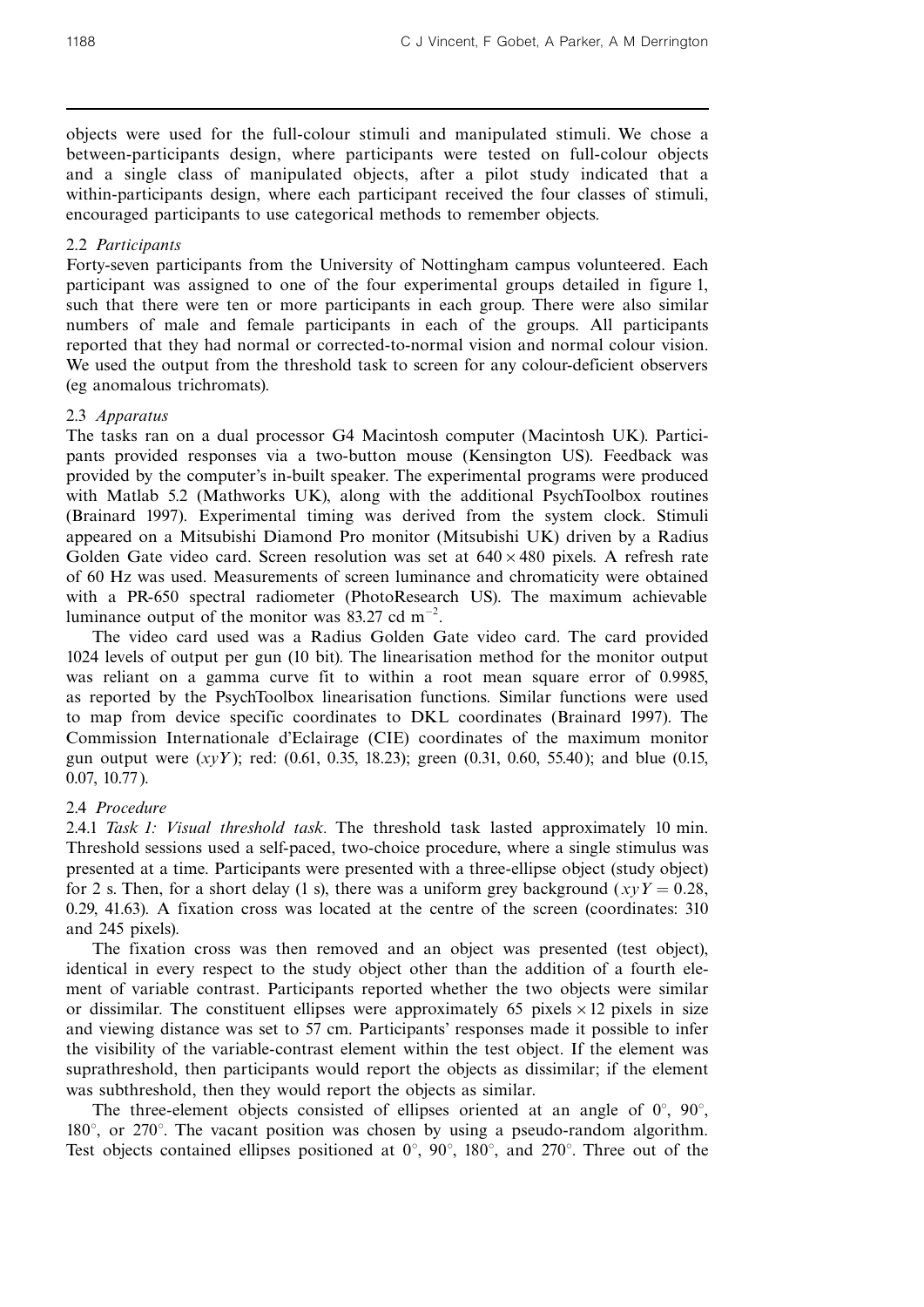four ellipses were set to the same size, orientation, and contrast as the preceding study object. The fourth ellipse was placed in the position that was vacant in the study object. The contrast of this ellipse was varied over time, according to a staircase procedure. When participants reported that the study and test objects were similar, the contrast of the manipulated ellipse was increased. This continued until participants reported that the study and test objects were dissimilar on more than 15% of trials. The direction of contrast change was then reversed, and the step size of the change was halved. This procedure was repeated until the contrast change reached the minimum level allowed by the device, at which point the threshold was recorded and the axis of DKL colour space along which the threshold was being determined was changed.

Thresholds were consecutively defined upon the line determined by the grey background and the endpoint of each of the DKL axes. As the objects used in the serial recognition task contained ellipses specified by a range of chromatic and/or achromatic contrasts, the objective of the threshold task was to produce objects that were theoretically equivalent in the way they excited the fundamental parts of the visual system. For a more thorough treatment, see Cole et al (1993) and Mullen (1985). The method of single stimuli used here may have allowed criterion changes that were not monitored.

2.4.2 Task 2: Serial recognition task. The serial recognition task consisted of a modified version of the paradigm developed by Shepard and Teghtsoonian (1961). It consisted of two sessions, each session containing 406 trials and lasting for 20 min. The sessions measured participant performance in discriminating trial-unique flower-like objects. The effects of two variables on discrimination performance were examined:

(i) The effect of increasing the delay interval between study and test objects.

(ii) The effect of restricting the various types of visual modulations used to display the object.

On the basis of the measurements taken in the threshold task, we artificially generated parametrically defined objects that resembled flowers (figure 1). These objects were designed such that they contained a high level of feature ambiguity and were difficult to recognise with the use of structural cues alone. Objects were produced by overlaying between 3 and 45 ellipses of specified size, aspect ratio, orientation, position, DKL elevation, azimuth, and magnitude. Ellipses were solid: when they overlapped, no colour-mixing algorithm applied. Ellipses were chosen because they resemble the type of stimuli that are effective in eliciting a (cellular) response in primary visual cortex (Hubel and Wiesel 1962).

Each of the defining parameters (other than the DKL vector) was constrained and chosen from a probabilistic normal distribution so that the objects were trial-unique. For each participant, DKL vectors were defined in terms of multiples of the threshold values obtained from the threshold task. All vectors were set so that their magnitude was between two and four times the interpolated participant threshold value. This range was based on a series of pilot studies designed to find stimuli that were sufficiently distinctive to induce steady-state recognition whilst avoiding ceiling effects. Contrast levels were also constrained to avoid exceeding the gamut of the monitor. All DKL vectors were drawn between the mid-point of the space in the direction of the negative end of the luminance axis (eg in the bottom half of the sphere). The effect of negative deviations was expected to mirror the effect of positive deviations (Burkhardt et al 1984). These values may not reflect the distribution of contrast in the natural world and future work could examine how spectra from natural scenes could be used to define the vectors.

All stimuli (study and test objects) remained on screen for 2 s, with an intervening uniform grey background replacing the object for 1 s between trials. Test objects were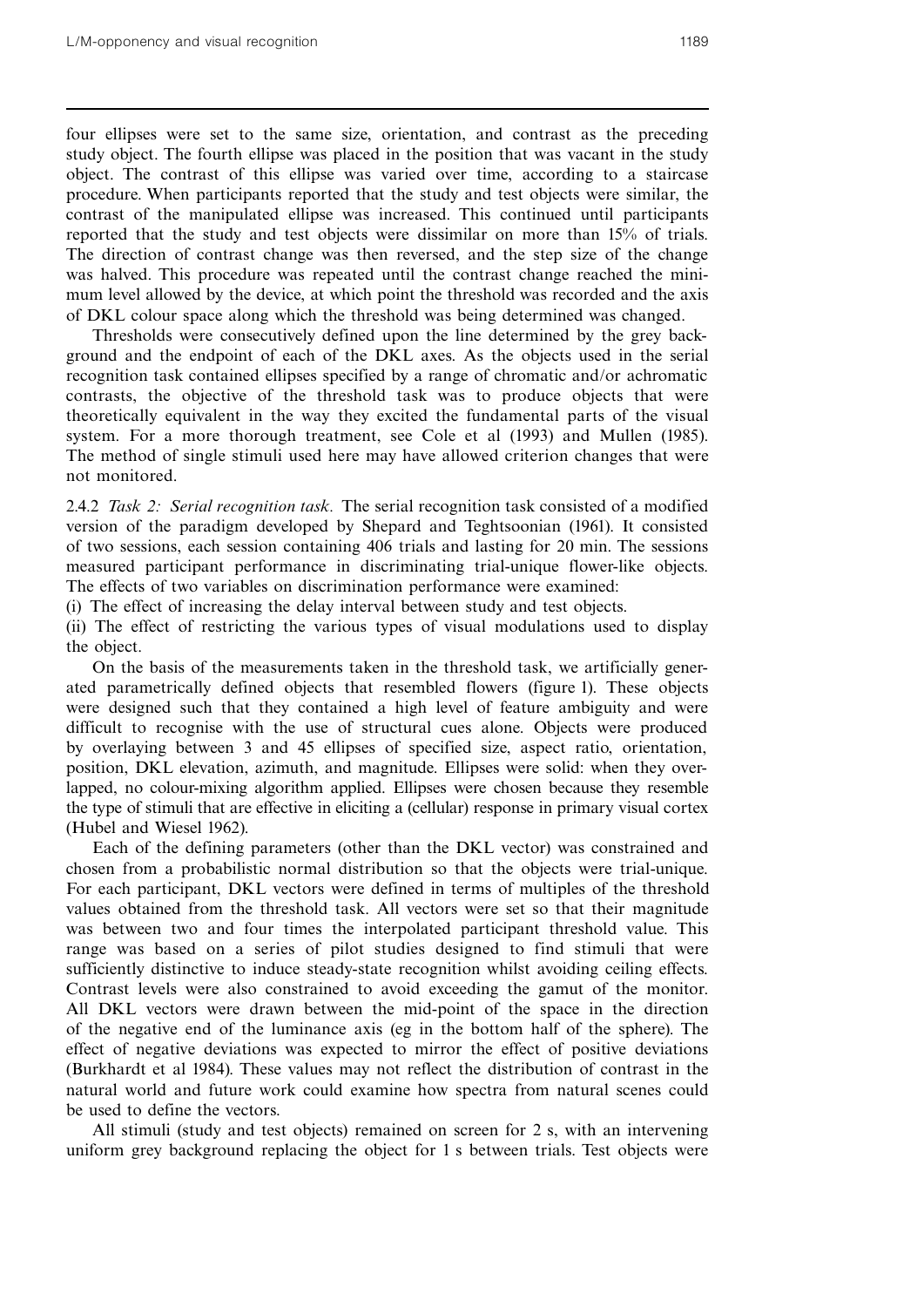presented after the study objects, after one of four delay intervals. Test objects reappeared either immediately after the study object, or after 1, 2, or 3 intervening objects. The delay interval between study and test items therefore lasted for 1, 4, 7, or 10 s. Where possible, intervening objects were study or test objects for the following or previous objects. Where this was not possible (in less than 2% of presentations), novel objects were presented that were never tested (ie at the end of the task). In all cases (on every stimulus presentation), the participants' task was to indicate, by pushing one of two buttons, whether the stimulus was novel or familiar (new or old). Participants were not instructed about the underlying design of the task (eg that objects were repeated after 0, 1, 2, or 3 intervening objects) (figure 2).

The two sessions contained equal numbers of study and test items. Equal numbers of study and test items were also assigned to each of the delay intervals. Equal numbers of colour object and visually restricted objects were tested at each of the delay intervals.



(b)

Figure 2. Experimental sessions: (a) threshold sessions, determining discrimination thresholds for the cardinal axes of DKL space; (b) serial recognition task. Green boxes are study trials (novel objects); red boxes are test trials (familiar objects). Participants provide novel or familiar response on every stimulus presentation.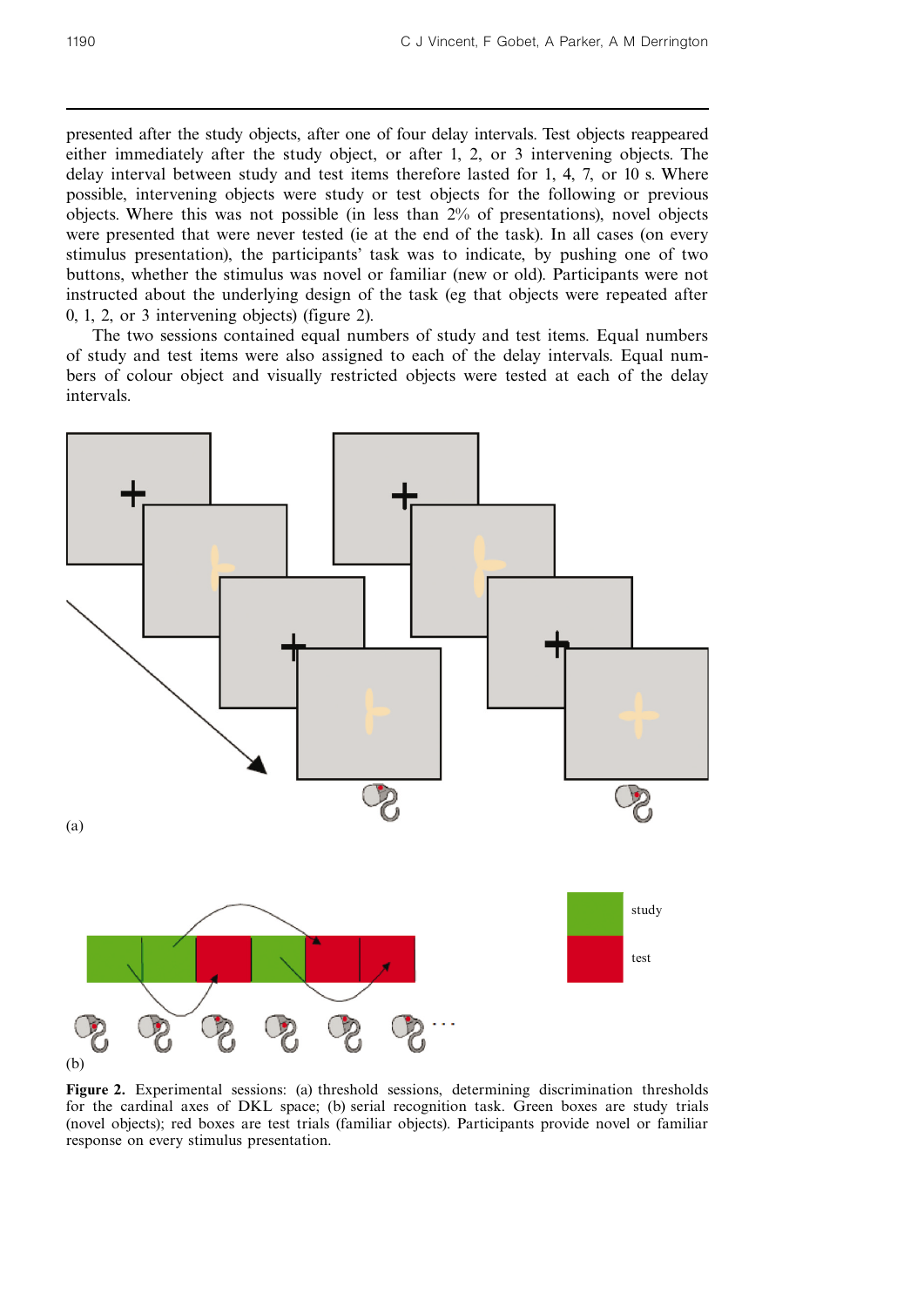Stimuli were restricted in their visual properties so they lacked:

(i) Colour: grey-scale stimuli that only contained variations in luminance.

(ii) Luminance: isoluminant stimuli that only contained variations in chromaticity. These stimuli were obtained by removing all variations along the luminance axis in DKL space. (iii) L/M-opponent modulations: Stimuli that contained S-opponent and luminance variations.

(iv) S-opponent modulations: Stimuli that contained L/M-opponent and luminance variations.

Each group of participants was tested on a set of objects containing, for one half, stimuli with variations in colour and luminance (full-colour stimuli), and for the other half, stimuli constrained by one of the four restrictions described above. This allowed the within-groups comparison of full-colour objects and objects produced with a restricted colour space. There were therefore four separate groups of participants performing similar versions of the task.

## 2.5 Data analysis

Thresholds were recorded in terms of a DKL contrast value by the routines included in the PsychToolbox. Participant responses for the serial recognition task were categorised into four types of response (hits, misses, correct rejections, and false alarms). Participant performance in each of these categories were then used to calculate a measure of recognition performance  $(d')$  based upon signal detection theory. This value was used as an indicator of performance over the experimental manipulations. Participants' data were discarded from the serial recognition sessions if the average  $d'$  score in the first delay interval was below 2, or if average  $d'$  score for full-colour objects was negative. For the first delay interval, the stringent criterion  $(d' < 2)$  was chosen as, normally, participants performed nearly perfectly, so a relatively low  $d'$ score suggested a lack of engagement with the task. Seven participants were discarded on the basis of these criteria.

Statistical analyses were carried out in SPSS. Rather than carrying out an omnibus analysis of variance (ANOVA), we performed separate repeated-measures ANOVAs for each of the four groups. We chose to analyse the data in this way to maintain an independent comparison between full-colour, unmanipulated objects and each class of visually restricted object.

#### 3 Results

#### 3.1 Visual threshold task

The highest threshold value (or lowest contrast sensitivity) was produced for blue objects (DKL  $\Delta R_{\rm s} = 0.1275$ , SEM = 0.0073)<sup>(1)</sup> followed by yellow objects (DKL  $\Delta R_{\rm s} = 0.0988$ , SEM = 0.0039), black objects (DKL  $\Delta R_{\text{lum}} = 0.0503$ , SEM = 0.0026), green objects (DKL  $\Delta R_{L-M} = 0.0169$ , SEM = 0.00088), and red objects (DKL  $\Delta R_{L-M} = 0.0130$ ,  $SEM = 0.00096$ ). A Greenhouse – Geisser corrected ANOVA was run on the data from all groups to assess for significant differences in threshold level. A significant main effect of threshold colour was observed  $(F<sub>1.463, 65.848</sub> = 223.91, p < 0.001)$  Bonferroni-corrected pairwise comparisons revealed significant differences at the 0.001 level between all of the threshold types.

#### 3.2 Serial recognition task

For the serial recognition paradigm, overall memory performance was found to be reliable. Participants provided a correct response to the colour objects on 78% of trials (SEM  $= 1.4\%$ ). When results were averaged over the groups and over all delays, little difference was observed between correctly identifying previously seen objects (hits  $= 77.74\%$ ) and correctly rejecting new objects as being unfamiliar (correct rejections  $= 78.18\%$ ).

 $(1)$   $\Delta R$  represents mechanism-pooled cone contrast (Brainard 1996).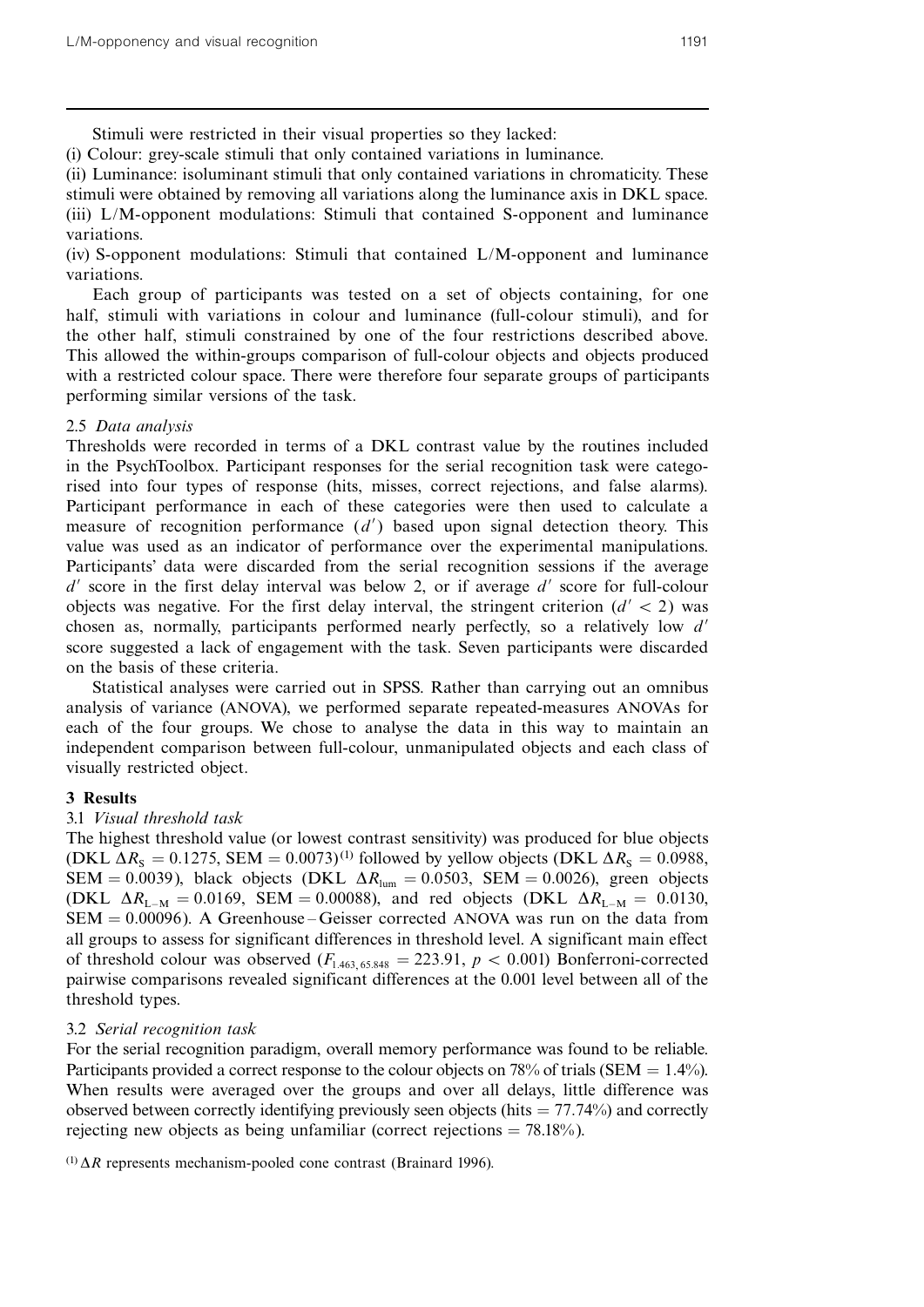#### 3.3 The removal of chromatic variations, but not luminance, impairs recognition performance at short and long delay intervals

Results from group 1 (full-colour objects versus grey-scale objects) were designed to establish whether the removal of stimulus chromaticity had a negative effect on recognition ability and whether this was present across all delay intervals or specific to some of them. When recognition performance was compared for full-colour objects and objects lacking chromatic variations, a drop in discrimination performance was observed (figure 3, left-hand side). The ANOVA showed a significant main effect of chromatic removal  $(F_{1,9} = 9.148, p < 0.05, p_{\text{rep}} = 0.94, \eta^2 = 0.50)$ . Participants produced significantly higher scores with coloured stimuli ( $d' = 2.08$ , SEM = 0.260) than with grey-scale stimuli ( $d' = 1.655$ , SEM = 0.336).



Figure 3. Participant  $d'$  scores for groups 1 and 2. Hatched bars = performance on full-colour objects. Grey bars  $=$  performance on objects lacking chromatic modulations. White bars  $=$  performance on objects lacking achromatic modulations. Standard error bars refer to  $\pm 1$  SEM.

For both colour and grey-scale objects, recognition performance decreased over successive delays. This effect was highly significant  $(F_{3,27} = 26.4, p < 0.001, p_{\text{rep}} = 0.99,$  $\eta^2 = 0.75$ ). A significant interaction was found between the stimulus manipulation and the delay interval  $(F_{3,27} = 3.923, p < 0.05, p_{rep} = 0.93, \eta^2 = 0.30)$ . The effect of colour removal was statistically significant at the 1 s interval ( $F_{1,9} = 18.331, p < 0.005$ ,  $p_{\text{rep}} = 0.98, \eta^2 = 0.67$  and at the 10 s interval  $(F_{1,9} = 5.12, p = 0.05, p_{\text{rep}} = 0.88, \eta^2 = 0.36)$ . It was not statistically significant at the 3 s interval  $(F_{1,9} = 0.363, \text{ ns})$  nor at the 7 s interval  $(F_{1,9} = 0.123, \text{ ns})$ . Figure 5 shows the ratio of d' for the full-colour stimuli to the  $d'$  for the grey-scale stimuli, as a function of delay interval. Clearly, the curve follows a quadratic function ( $r^2 = 0.97$ ).

When luminance (grey-scale) variations were removed from stimuli (group 2; see figure 3, right-hand side), no drop in discrimination performance was observed. Removal of luminance modulations had no effect on participant discrimination performance, colour  $d' = 1.800$ , SEM = 0.217; isoluminant  $d' = 1.698$ , SEM = 0.1698  $(F_{1,9} = 1.581, \text{ ns})$ . As with full-colour objects, increasing delay interval impaired recognition performance  $(F_{3,27} = 75.364, p < 0.001, p_{\text{rep}} = 0.99, \eta^2 = 0.893)$  but there was no interaction between colour manipulation and delay interval  $(F_{3,27} = 1.227, \text{ns})$ .

## 3.4 Removal of  $L/M$ -opponent variations, but not S-opponent variations, impairs ability at the shortest and longest intervals

Results from group 3 (full-colour objects versus objects lacking L/M-opponent modulations) were intended to test the hypothesis that L/M-opponent modulations provided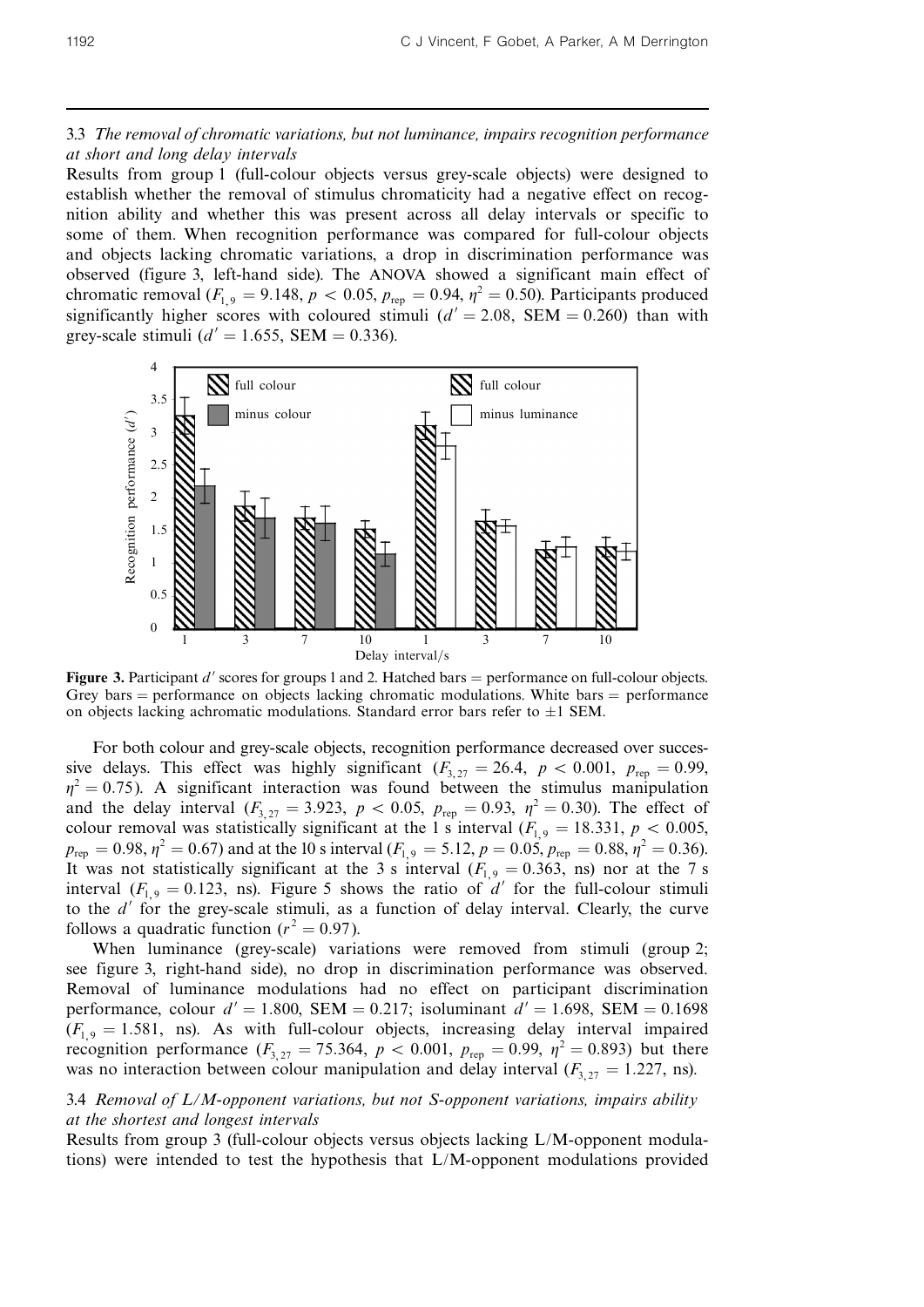a specific contribution to recognition performance. When L/M-opponent variation was removed from the stimuli, participants displayed a deficit in their capacity to recognise subsequently repeated stimuli when compared to performance with full-colour objects (see figure 4, left-hand side). A significant main effect of the removal of L/M-opponent variation was observed  $(F_{1,9} = 5.119, p < 0.05, p_{rep} = 0.88, \eta^2 = 0.36)$ . Participants performed significantly better with full-colour stimuli ( $d' = 1.783$ , SEM = 0.160) than with stimuli lacking L/M-opponent variations ( $d' = 1.568$ , SEM = 0.159). As with the other classes of objects, recognition performance significantly decreased as the delay interval increased  $(F_{3,27} = 49.4, p < 0.001, p_{\text{rep}} = 0.99, \eta^2 = 0.85)$ . A significant interaction between stimulus type and delay interval was also found in the full-colour versus stimuli lacking L/M-opponent variations group  $(F_{3,27} = 4.225, p < 0.05, p_{\text{rep}} = 0.94,$  $\eta^2 = 0.32$ ). The main effect of the removal of L/M-opponent variations was statistically significant at the 1 s interval  $(F_{1,9} = 9.257, p < 0.05, p_{\text{rep}} = 0.94, \eta^2 = 0.51)$  and at the 10 s interval  $(F_{1,9} = 5.806, p < 0.05, p_{\text{rep}} = 0.89, \eta^2 = 0.39)$ . However, there was no such effect at the 3 s interval  $(F_{1,9} = 0.005, \text{ ns})$  nor at the 7 s interval  $(F_{1,9} = 0.046, \text{ ns})$ . Figure 5 shows the ratio of d' for the conditions containing full-colour stimuli and stimuli lacking L/M-opponent modulation, as a function of delay. Just like with group 1, the curve is well fitted by a quadratic function ( $r^2 = 0.97$ ).



Figure 4. Participant  $d'$  scores for groups 3 and 4. Hatched bars = performance on full-colour objects. Grey bars = performance on objects lacking  $L/M$ -opponent modulations. White bars = performance on objects lacking S-opponent modulations. Standard error bars refer to  $\pm 1$  SEM.



Figure 5. Ratios in  $d'$  scores for full-colour and manipulated objects across all groups.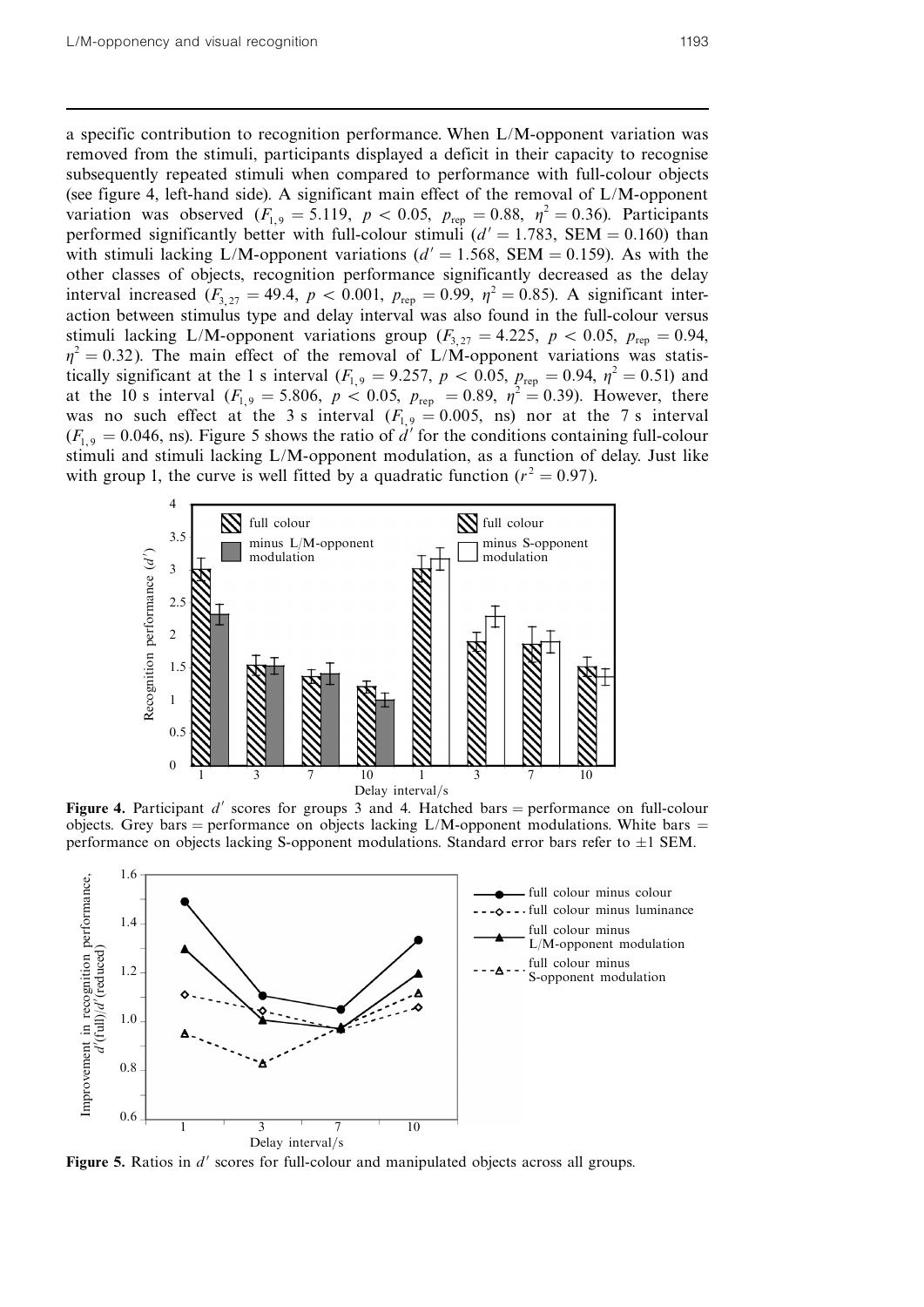The removal of S-opponent modulations (group  $4$ —see figure 4, right-hand side) had little or no effect on recognition performance. In fact, in three out of four of the delay conditions, the removal of S-opponent modulations increased the mean recognition score. Therefore, a main effect of stimulus colour removal was not found for the group comparing full-colour stimuli ( $d' = 2.075$ , SEM = 0.242) with stimuli lacking S-opponent modulations ( $d' = 2.180$ , SEM = 0.208) ( $F_{1,9} = 0.528$ , ns). This contrasted with effects of removing L/M-opponent modulations. As with all of the other conditions relating to chromatic restriction, participants showed a significant drop in recognition performance over delay interval  $(F_{3,27} = 59.0, p < 0.001, p_{\text{rep}} = 0.99, \eta^2 = 0.87)$ . There was no interaction between colour manipulation and delay interval  $(F_{3,27} = 1.5, \text{ ns})$ .

In order to further examine effects of chromatic removal, analysis was conducted that sought to quantify between-participants effects. When effects of chromatic manipulations were examined between groups (specifically groups 3 and 4, where effects of chromatic removal had and had not been observed) a significant effect was observed between performance on objects lacking L/M-opponent modulations ( $d' = 1.568$ , SEM = 0.159) compared with those lacking S-opponent modulations  $(d' = 2.180, SEM = 0.208)$  $(F_{1,18} = 5.484, p < 0.05, p_{\text{rep}} = 0.91, \eta^2 = 0.23)$ . Thus, participants performed worse with stimuli lacking L/M-opponent modulations than with stimuli lacking S-opponent modulations.

In group 4, there was a trend for performance in the full-colour condition at 3, 7, and 10 s delays to be better than in group 3. There is a possibility that performance with the full-colour objects could have been facilitated as a result of comparatively better performance with the restricted objects. A between-groups design testing each class of objects independently would have mitigated against this possibility.

#### 4 Discussion

The most arresting result of our study was that, while the removal of colour and L/M-opponent modulations affected recognition, the effect was present only with the 1 s and 10 s intervals, with a larger effect at 1 s. When plotting the  $d'$  ratios of the full-colour condition to the manipulated condition as a function of delay interval, a quadratic relation was apparent (figure 5). A similar relation was apparent with groups 2 and 4, with the qualification that the  $d'$  ratios were close to 1, indicating lack of superiority of the full-colour condition. Why is this effect not present at mediumtime intervals, and why is it present with the removal of L/M-opponent modulations but not S-opponent modulations?

#### 4.1 Effects of chromatic subtraction vary over delay interval

We suggest that a three-stage process is involved in the effects observed in this study. At very short delay intervals (1 s), the participants hold the visual characteristics of the objects in iconic memory (Phillips 1974; Sperling 1960). Numerous studies have shown that iconic memory can store a large amount of information until about 1 s, with rapid decay.

At the 3 s and 7 s delay intervals, the difference in performance for full-colour and chromatically restricted objects is attenuated. We suggest that small amounts of information are held in VSTM, in a ready available state, probably supplemented by verbal descriptions held in auditory short-term memory (ASTM—Mackworth 1964). Our chromatic manipulations appear to have no differential effect at these delay intervals, implying that the recognition ability is not modulated by the VSTM encoding chromaticity. This converges with accounts of the limited capacity of VSTM noted in the introduction.

At the 10 s delay interval, the trend observed at the 1 s delay interval returns. At this point, most of the visual information held in VSTM and the verbal descriptions held in ASTM have been replaced by information about the following stimuli, with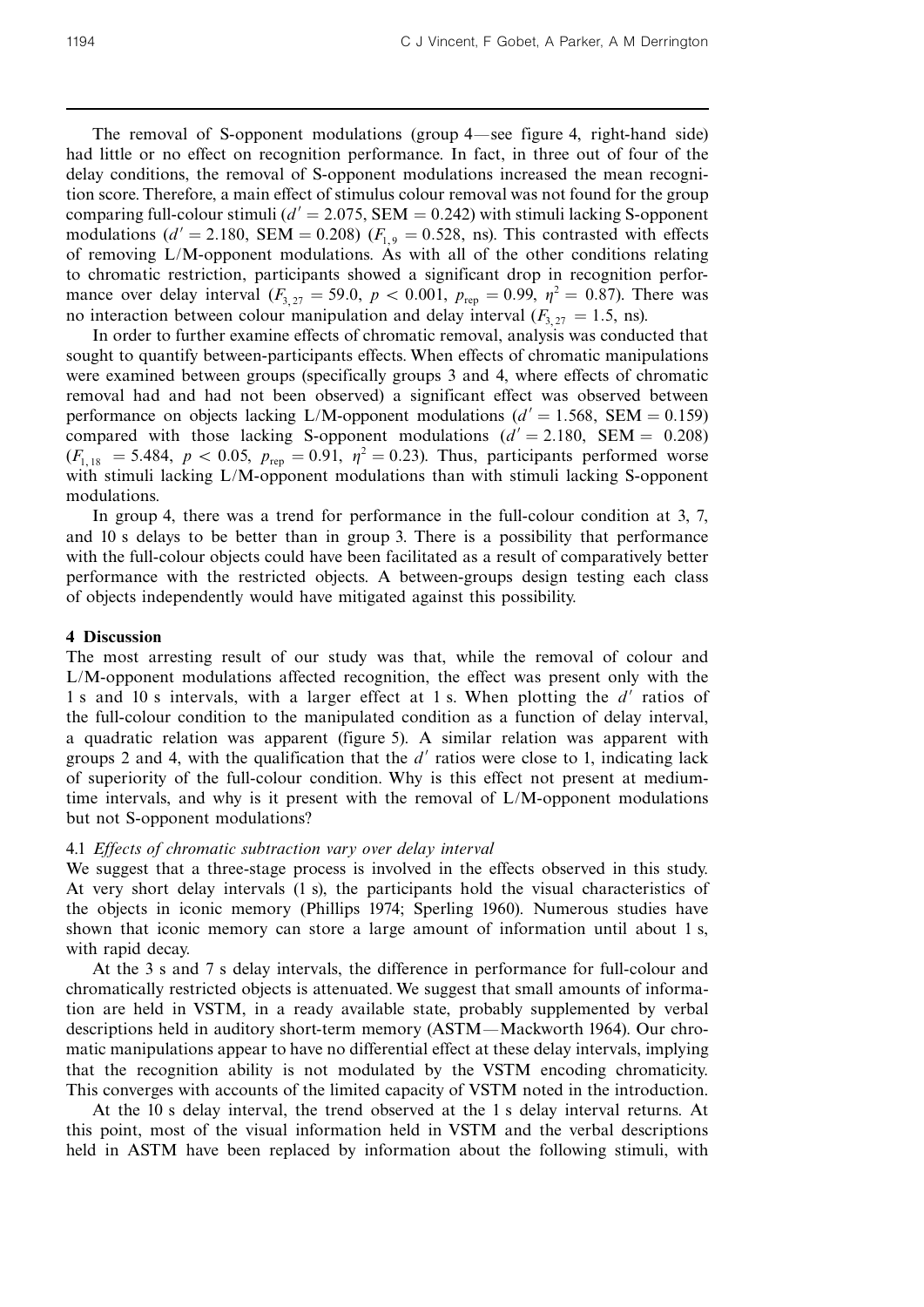the consequence that participants must rely on long-term memory. It is proposed that stimulus traces have been consolidated to a point where the chromatic variations are of use. Associations of this nature relate to chunking mechanisms (Gobet et al 2001), which have been simulated and validated by computational models such as CHREST (Chunk Hierarchy and REtrieval STructures—Waters and Gobet 2008). CHREST assumes that encoding a chunk into long-term memory takes between 8 s and 10 s, and the differential effects observed in our results support this assumption.

In a study of the contribution of colour to recognition memory for natural scenes, Wichmann et al (2002) show that colour provides superior recognition ability for images of natural scenes and exclude the possibility that this is a result of salience or attentional factors. They also show that the benefit depends on the colour congruence of the presented image with participants' experience. They suggest two memory components, an achromatic structural description system alongside a surface-based episodic system storing colour information that accords with knowledge. In our study, the L/Mopponent advantage was present at short (sensory) and long (episodic) delays, which concurs with this account.

#### 4.2 The contribution of L/M-opponent modulations versus S-opponent modulations in object recognition

At short delay intervals, the removal of L/M-opponent modulations clearly impaired performance. When we removed S-opponent modulations from the stimuli, no such effect was observed. Differential performance in shape discrimination based upon selective use of the L/M-opponent or S-opponent mechanisms has been observed by other researchers (Mullen and Beaudot 2002), showing the L/M-opponent system to be superior to the S-opponent system. This could be a result of the reduced spatial resolution of the S-opponent mechanism. The density of the three cone classes varies with eccentricity and is higher for the long-wavelength-sensitive (L) and medium-wavelengthsensitive (M) cones than for the cones sensitive to short-wavelength (S) light. This limits the spatial frequency that the S cone mosaic can represent (Wandell 1993).

The S-opponent pathway is also thought to be sluggish compared to the L/Mopponent pathway (Cottaris and De Valois 1998). This difference is small  $(20 - 30 \text{ ms})$ when estimated from visually triggered reaction time (RT) for briefly presented visual stimuli confined to chromatic channels and presented at equivalent threshold levels (Smithson and Mollon 2004). We did not find any differences in RT for any of the classes of object tested, and suggest that a combination of the static nature of stimulus presentation combined with the period between study and test reduces the likelihood of finding differences in RTs.

We suggest that the L/M-opponent pathway has differing functional characteristics to the S-opponent or achromatic mechanisms. The L/M-opponent and S-opponent systems evolved at separate time periods, and some authors suggest that specific evolutionary pressures shaped the phylogenetically distinct L/M-opponent ability. These include the need to detect fruit from foliage (Barlow and Mollon 1982) or ripe from unripe leaves (Lucas et al 2003). In their study on the stability of colour-opponent signals under changes of illuminant in natural scenes, Lovell and colleagues discuss a number of functional roles of the opponent colour systems. These include gaining information about the material (reflectance) properties of objects by removing `noise' from shadows or changes in illumination. The authors suggest that the L/M-opponent system is more effective in this respect during daylight viewing conditions, being robust to the blue tint present in shadows and sensitive to discriminating fruits from inedible leaves (Lovell et al 2005). In our study, we found a recognition advantage for the L/M-opponent system at very short delay intervals, which corresponds to the sensory contribution aligned with this account.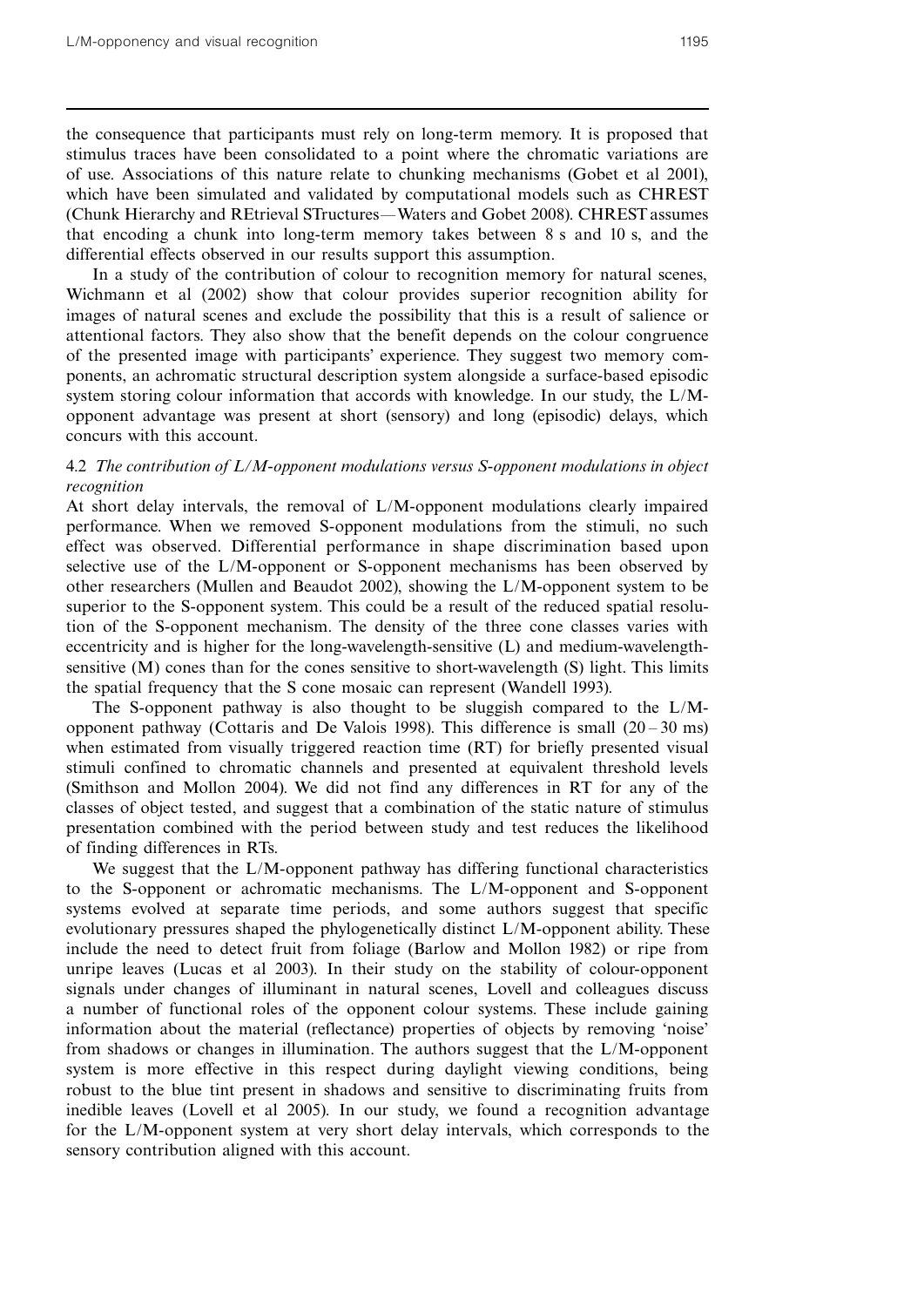In conclusion, we propose that L/M-opponency forms the basis of a functionally distinct representation, which could subserve an increased ability to recognise and discriminate naturalistic objects and object properties. This effect could be underpinned by differential modulation of the sensory buffer (iconic memory) caused by the presence (or lack) of L/M-opponent modulations. This is worthy of further investigation, given the fact that the effect of subtracting L/M-opponent variations was most pronounced at the shortest delay interval.

Acknowledgments. We would like to thank Sophie Wuerger, Gabriele Jordan, and the reviewers for their helpful comments. This research was supported in part by grants from the EPSRC and Wellcome Trust. The work formed part of a doctoral thesis, submitted to The University of Nottingham. Experiments were carried out in accordance with the relevant institutional and national regulations, and with the World Medical Association Helsinki Declaration as revised in October 2008.

#### References

- Anglin G J, Levie W H, 1985 "The role of visual richness in picture recognition memory" Perceptual and Motor Skills 61 1303 - 1306
- Barlow H B, Mollon J D, 1982 The Senses (Cambridge, MA: Cambridge University Press)
- Biederman I, Ju G, 1988 "Surface versus edge-based determinants of visual recognition" Cognitive  $Psychology$  20 38  $- 64$
- Bradley A, Switkes E, De Valois K, 1988 "Orientation and spatial frequency selectivity of adaptation to color and luminance gratings" Vision Research  $28\,841 - 856$
- Brainard D H, 1996 "Cone contrast and opponent modulation color spaces", in Human Color Vision 2nd edition, Eds P K Kaiser, R M Boynton (Washington, DC: Optical Society of America) pp  $563 - 579$
- Brainard D H, 1997 "The Psychophysics Toolbox" Spatial Vision 10 433 436
- Buchsbaum G, Gottschalk A, 1983 "Trichromacy, opponent colours coding and optimum colour information transmission in the retina'' Proceedings of the Royal Society of London, Series B  $220 \t89 - 113$
- Burkhardt D A, Gottesman J, Kersten D, Legge G E, 1984 "Symmetry and constancy in the perception of negative and positive luminance contrast" Journal of the Optical Society of America A 1 309 – 316
- Cole G R, Hine T, McIlhagga W H, 1993 "Detection mechanisms in L-, M-, and S-cone contrast space" Journal of the Optical Society of America  $A$  10 38 - 51
- Cottaris N P, De Valois R L, 1998 "Temporal dynamics of chromatic tuning in macaque primary visual cortex" Nature 395 896 - 900
- Davidoff J B, Oostergaard A L, 1988 "The role of colour in categorical judgements" Quarterly Journal of Experimental Psychology: Human Experimental Psychology 40 533 - 544
- Delvenne J F, Bruyer R, 2004 "Does visual short-term memory store bound features?" Visual Cognition  $11$   $1 - 27$
- Delvenne J F, Dent K, 2008 "Distinctive shapes benefit short-term memory for color associations, but not for color" *Perception & Psychophysics*  $70$  1024 - 1031
- Derrington A M, Krauskopf J, Lennie P, 1984 "Chromatic mechanisms in lateral geniculate nucleus of macaque" Journal of Physiology  $357$  241 - 265
- Gegenfurtner K R, Rieger J, 2000 "Sensory and cognitive contributions of color to the recognition of natural scenes" Current Biology 10 805 - 808
- Gegenfurtner K R, Wichmann F A, Sharpe L T, 1998 "The contribution of color to visual memory in X-chromosome-linked dichromats" Vision Research 38 1041 - 1045
- Gobet F, Clarkson G, 2004 "Chunks in expert memory: Evidence for the magical number four ... or is it two?" Memory 12 732 - 747
- Gobet F, Lane P C, Croker S, Cheng P C, Jones G, Oliver I, Pine J M, 2001 "Chunking mechanisms in human learning" Trends in Cognitive Sciences 5 236 - 243
- Hubel D H, Wiesel T N, 1962 "Receptive fields, binocular interaction and functional architecture in the cat's visual cortex" Journal of Physiology  $160 \ 106 - 154$
- Irwin D E, 1992 "Memory for position and identity across eye movements" Journal of Experimental Psychology: Learning, Memory and Cognition 18 307 - 317
- Irwin D E, Andrews R, 1996 "Integration and accumulation of information across saccadic eye movements", in Attention and Performance XVI: Information Integration in Perception and *Communication* Eds T Inui, J L McClelland (Cambridge, MA: MIT Press) pp  $125 - 155$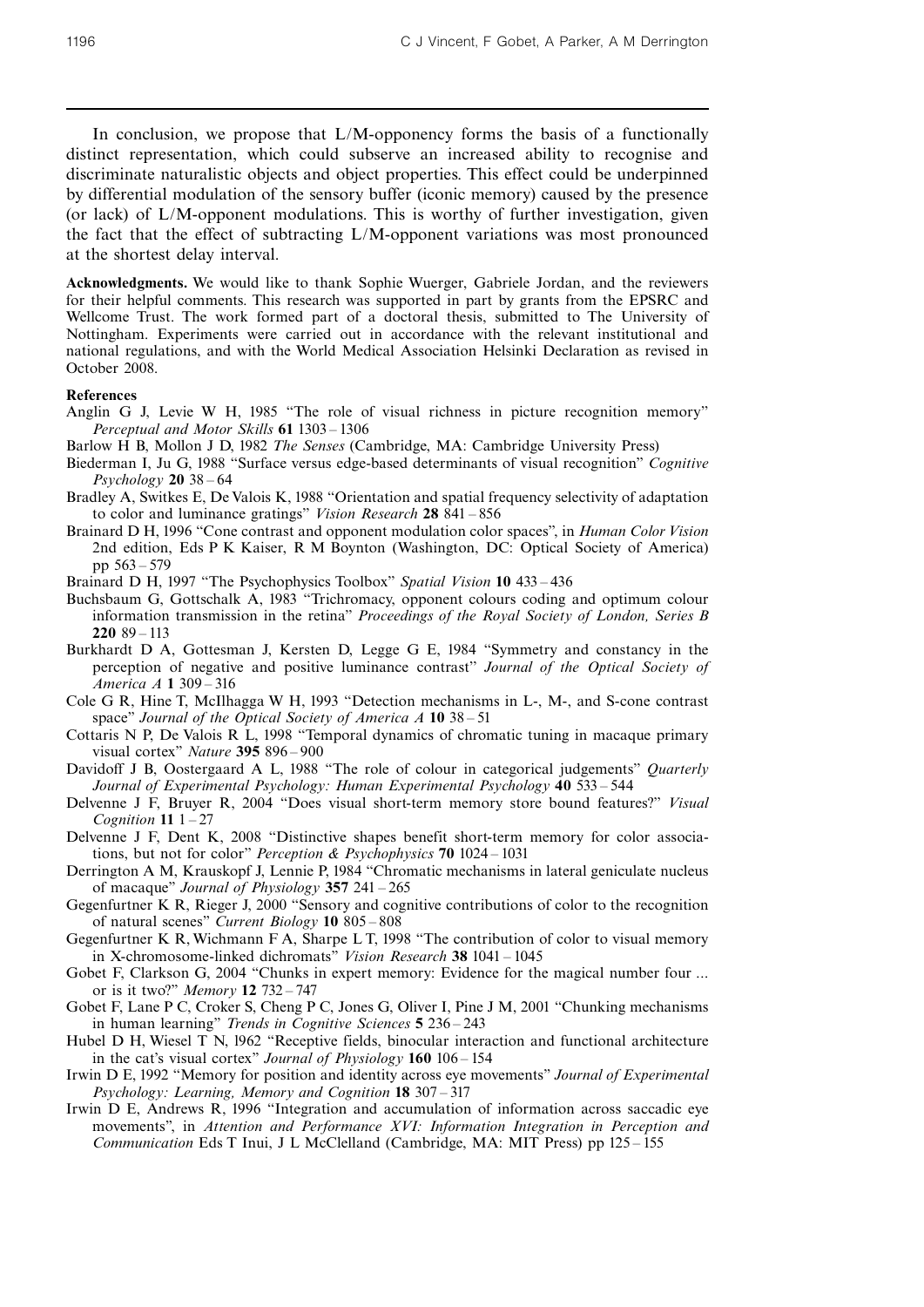- Kelly D H, 1974 "Spatio-temporal frequency characteristics of color-vision mechanisms" Journal of the Optical Society of America  $64$  983 - 990
- Kingdom F A, 2003 "Color brings relief to human vision" Nature Neuroscience 6 641 644
- Krauskopf J, Gegenfurtner K, 1992 "Color discrimination and adaptation" Vision Research 32  $2165 - 2175$
- Krauskopf J, Williams D R, Heeley D W, 1982 "Cardinal directions of color space" Vision Research 22 1123 ^ 1131
- Lee D, Chun M M, 2001 "What are the limits of visual short-term memory: Objects or spatial locations?" Perception & Psychophysics 63 253 - 257
- Liu J, Wandell B A, 2005 "Specializations for chromatic and temporal signals in human visual cortex" Journal of Neuroscience 25 3459 - 3468
- Lovell P G, Tolhurst D J, Parraga C A, Baddeley R, Leonards U, Troscianko J, Troscianko T, 2005 ``Stability of the color-opponent signals under changes of illuminant in natural scenes'' Journal of the Optical Society of America  $A$  22 2060 - 2071
- Lucas P W, Dominy N J, Riba-Hernandez P, Stoner K E, Yamashita N, Loria-Calderon E, Petersen-Pereira W, Rojas-Duran Y, Salas-Pena R, Solis-Madrigal S, Osorio D, Darvell B W, 2003 "Evolution and function of routine trichromatic vision in primates" Evolution—International Journal of Organic Evolution 57 2636 - 2643
- Luck S J, Vogel E K, 1997 "The capacity of visual working memory for features and conjunctions" Nature 390 279 - 281
- Mackworth J F, 1964 "Auditory short-term memory" Canadian Journal of Psychology 18 292 303
- Magnussen S, Greenlee M W, 1997 "Competition and sharing of processing resources in visual discrimination" Journal of Experimental Psychology: Human Perception and Performance 23  $1603 - 1616$
- Marr D, Nishihara H K, 1978 "Representation and recognition of the spatial organization of three-dimensional structure" Proceedings of the Royal Society of London, Series B 200 269 - 294
- Mullen K T, 1985 "The contrast sensitivity of human colour vision to red green and blue yellow chromatic gratings" Journal of Physiology  $359 \frac{381 - 400}{ }$
- Mullen K T, Beaudot W H A,  $2002$  "Comparison of color and luminance vision on a global shape discrimination task" Vision Research 42 565 - 575
- Oliva A, Schyns P G, 1997 "Coarse blobs or fine edges? Evidence that information diagnosticity changes the perception of complex visual stimuli" Cognitive Psychology  $34$  72 – 107
- Oostergaard A L, Davidoff J B, 1985 "Some effects of color on naming and recognition of objects" Journal of Experimental Psychology: Learning, Memory and Cognition 11 579 - 587
- Parker A, Wilding E, Akerman C, 1998 "The Von Restorff effect in visual object recognition memory in humans and monkeys. The role of frontal/perirhinal interaction" Journal of Cognitive Neuroscience 10 691 - 703
- Parker D M, Lishman J R, Hughes J, 1992 "Temporal integration of spatially filtered visual images" Perception  $21 147 - 160$
- Parkes L M, Marsman J C, Oxley D C, Goulermas J Y, Wuerger S M, 2009 "Multivoxel fMRI analysis of color tuning in human primary visual cortex" Journal of Vision 9  $1 - 13$
- Pashler H, 1988 "Familiarity and visual change detection" Perception & Psychophysics 44 369 378
- Phillips W A, 1974 "On the distinction between sensory storage and short-term visual memory" Perception & Psychophysics  $16 \frac{283 - 290}{290}$
- Schyns P G, Oliva A, 1994 "From blobs to boundary edges: Evidence for time- and spatial-scaledependent scene recognition" *Psychological Science* 5 195 – 200
- Schyns P G, Oliva A, 1997 "Flexible, diagnostically-driven, rather than fixed, perceptually determined scale selection in scene and face recognition" Perception  $26$  1027  $-$  1038
- Schyns P G, Oliva A, 1999 "Dr. Angry and Mr. Smile: When categorization flexibly modifies the perception of faces in rapid visual presentations" Cognition 69 243 - 265
- Sergent J, 1986 "Microgenesis of face perception", in Aspects of Face Processing Ed. H D Ellis (Dordrecht: Martinus Nijhoff) pp 17 ^ 33
- Shepard R N, Teghtsoonian M, 1961 "Retention of information under conditions approaching a steady state" Journal of Experimental Psychology 62 302 - 309
- Smithson H E, Mollon J D, 2004 "Is the S-opponent chromatic sub-system sluggish?" Vision Research 44 2919 - 2929
- Sperling G, 1960 "The information available in brief visual presentations" *Psychological Monographs*: General and Applied  $74$  1  $- 30$
- Tanaka J W, Presnell L M, 1999 "Color diagnosticity in object recognition" Perception & Psycho*physics* **61** 1140  $-$  1153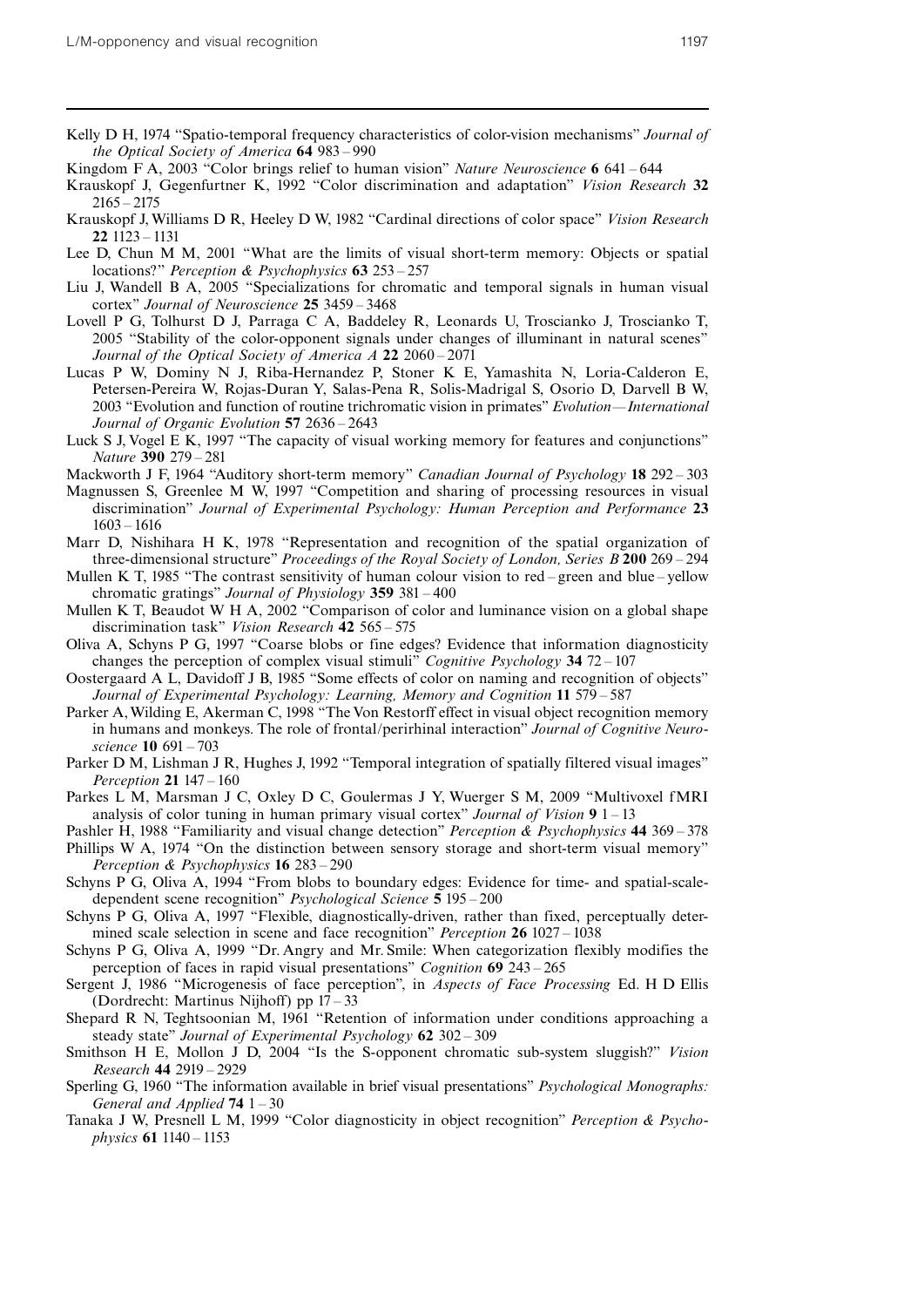- Todd J J, Marois R, 2004 "Capacity limit of visual short-term memory in human posterior parietal cortex" Nature 428 751 - 754
- Vogel E K, Woodman G F, Luck S J, 2001 "Storage of features, conjunctions, and objects in visual working memory'' Journal of Experimental Psychology: Human Perception and Performance 27  $92 - 114$
- Wandell B, 1993 Foundations of Vision (Sunderland, MA: Sinauer)
- Waters A J, Gobet F, 2008 "Mental imagery and chunks: Empirical and computational findings" Memory & Cognition 36  $505 - 517$
- Wheeler M E, Treisman A, 2002 "Binding in short-term visual memory" Journal of Experimental Psychology: General 131 48 - 64
- Wichmann  $\overline{F}A$ , Sharpe L T, Gegenfurtner K R, 2002 "The contributions of color to recognition memory for natural scenes" Journal of Experimental Psychology: Learning, Memory and Cognition  $28509 - 520$